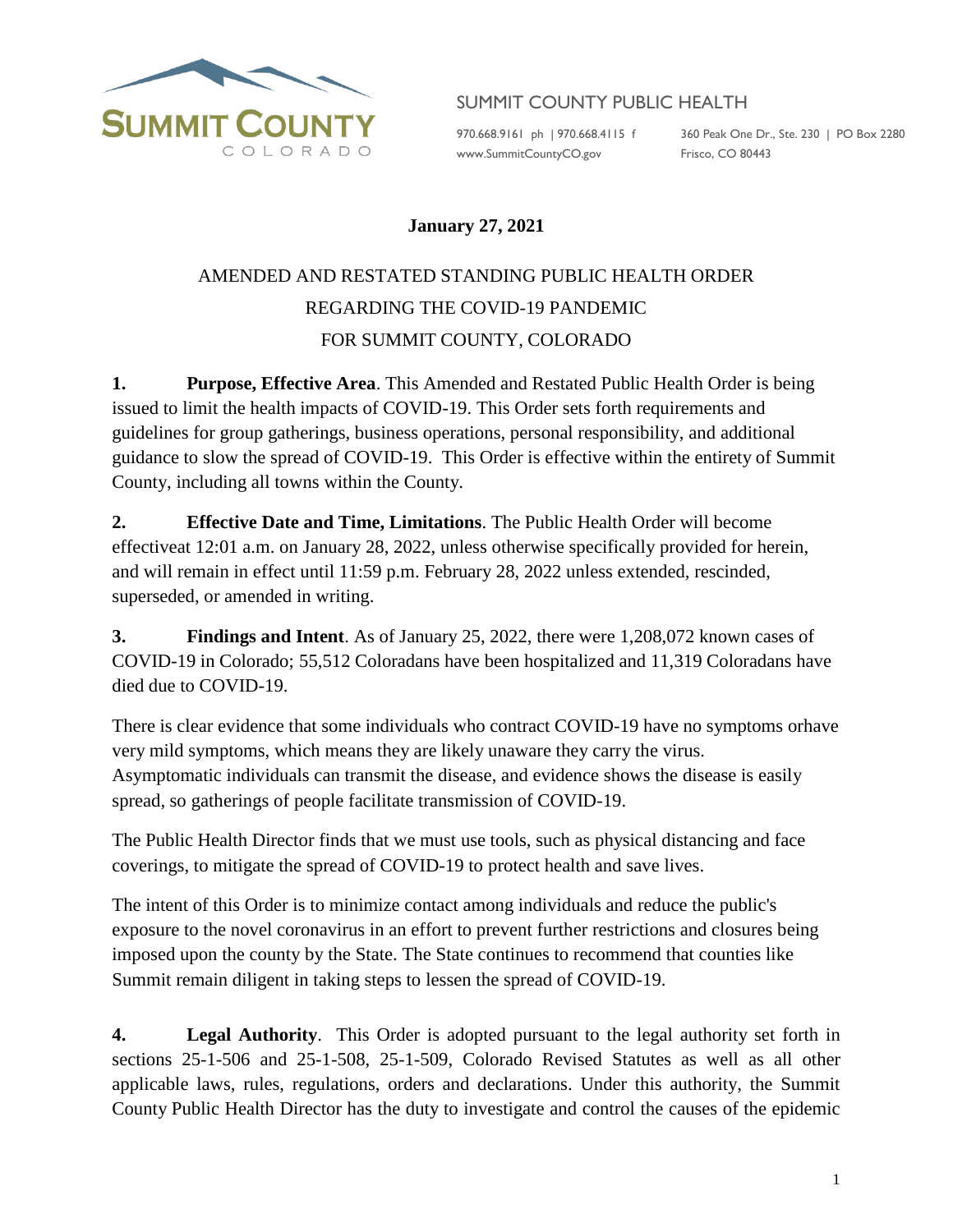or communicable diseases and conditions affecting public health; to establish, maintain, and enforce isolation and quarantine; to exercise physical control over the property and over the persons of the people within the territorial limits of Summit County; and to prohibit the gatherings of people to protect the public health; all as the Public Health Director may find necessary for the protection of the public health. Issuance of this Order is deemed reasonable under the existing circumstances and necessary for the immediate preservation of the public health, safety and welfare.

**5. Most Restrictive Standard Controls.** To the extent any State and/or Federal orders or laws are more restrictive than what is set forth herein, such orders control. Individuals should be aware that new orders from Governor Polis and the Colorado Department of Public Health and Environment (CDPHE) are being issued on a regular basis, and all members of the public are responsible for following the Governor's orders, CDPHE orders, and local orders. The more restrictive Summit County provisions expressly provided below shall control, except as may otherwise be determined by judicial order.

**6. Incorporation of State Orders.** All Executive Orders issued by the Governor and all CDPHE Public Health Orders are hereby adopted and deemed incorporated herein. This Amended and Restated Public Health Order is intended to clarify and harmonize this Summit County Public Health Order with all of the State's orders.

For purposes of this order, the term "Physical Distancing Requirements" shall have the same meaning as the State defined term "Social Distancing Requirements".

**7. Compliance with State Orders.** In order to safely open and operate, businesses and other entities allowed to operate must comply with all Executive Orders issued by the Governor as well as all CDPHE Public Health Orders and are encouraged to comply with all State Guidance applicable to such operations.

**8. Definitions**. All definitions listed or referenced in the CDPHE Eleventh Amended Public Health Order 20-38 Limited COVID-19 Restrictions ("CDPHE PHO 20-38") dated December 30, 2021 as amended, are hereby incorporated and shall have the same meaning in this Order. In particular, the following definitions are stated in this Order for convenience.

a. "Face Covering" means a uniform piece of material or mask that securely covers a person's nose and mouth and remains affixed in place without the use of one's hands as defined in the Order of the Centers for Disease Control and Prevention (CDC) effective February 1, 2021 and as referenced in the CDPHE Tenth Amended Public Health Order #20-38.

b. "Public Indoor Space" means any enclosed indoor area that is publicly or privately owned, managed, or operated, to which individuals have access by right or by invitation, expressed or implied; or that is accessible to the public, serves as a place of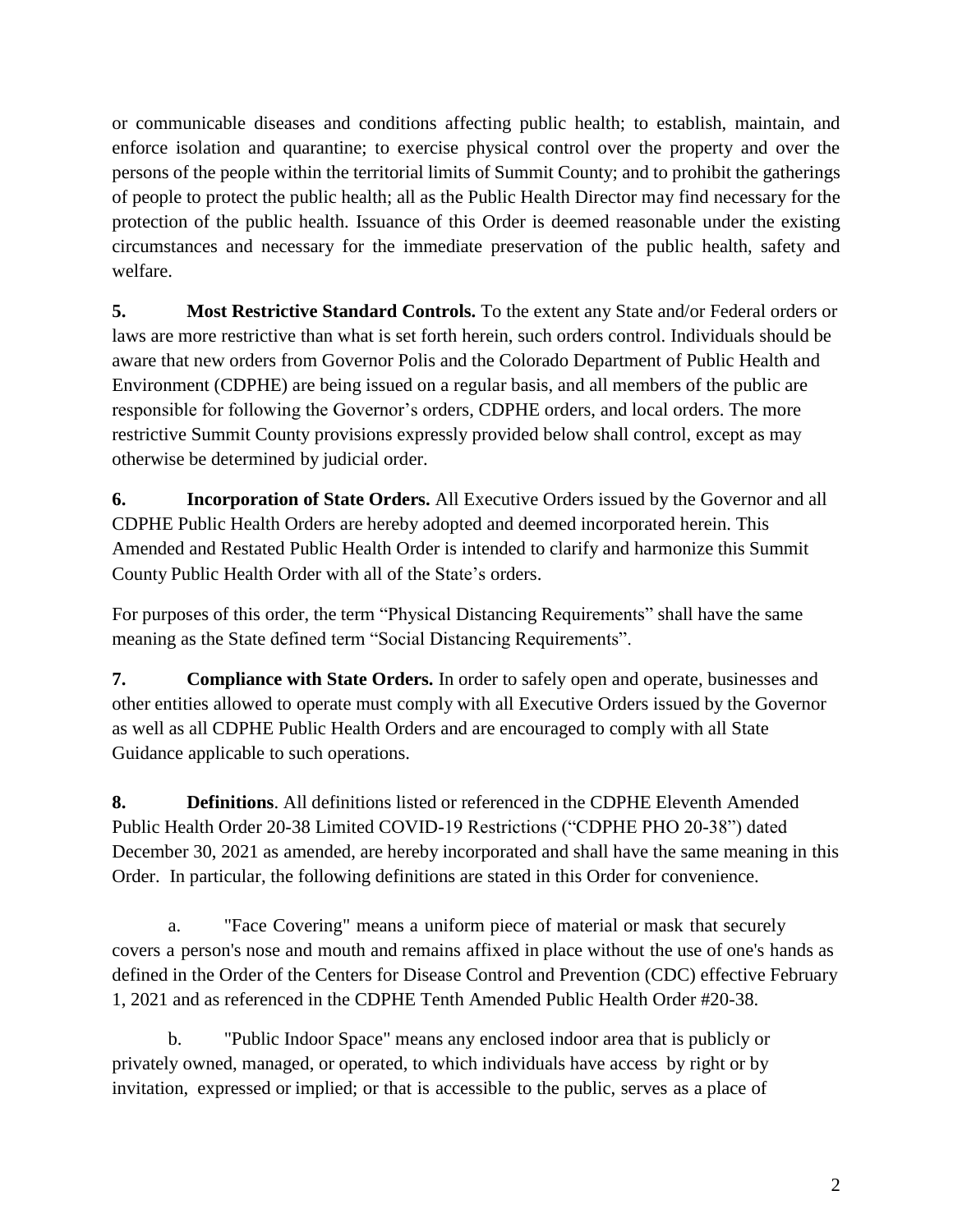employment, or is a location where services are provided. Public Indoor Space includes all enclosed indoor areas except for a person's Residence.

c. "Residence" means the real property upon which an individual resides with other members of their household, including a room in a motel or hotel or a residential room for students at an education facility. Residence does not include any common areas that may be used by multiple households. Residence also includes a motor vehicle when being used for personal use by an individual or members of their same household.

- **9. Face Coverings**. Face coverings ("masks") are required as follows:
	- a. Face Coverings Required for Those Over the Age of Two
		- i. All persons 2 -11, regardless of vaccinations status, shall wear Face Coverings in schools from preschool through grade 12 (including extracurricular activities), indoor recreational sports, child care centers and services, including camps, except while participating in outdoor activities. No vaccine is currently available for those individuals under the age of 5 and vaccine has only recently become available for those ages 5-11 and it will take additional time for that group to be Fully Vaccinated.
		- ii. Transportation. All persons, regardless of vaccination status, shall wear Face Coverings when riding in a bus or other form of school-based or center-based (public) transportation as required by federal restrictions.
	- b. Exceptions Face coverings are not required:
		- i. Persons younger than two years old. Very young children must not wear a mask because of the risk of suffocation.
		- ii. Persons with a medical condition, mental health condition, or disability that prevents wearing a mask (as certified by a medical or behavioral health professional). This includes persons with a medical condition for whom wearing a mask could obstruct breathing or who are unconscious, incapacitated, or otherwise unable to remove a mask without assistance.
		- iii. Persons who are hearing impaired, or communicating with a person who is hearing impaired, where the ability to see the mouth is essential for communication.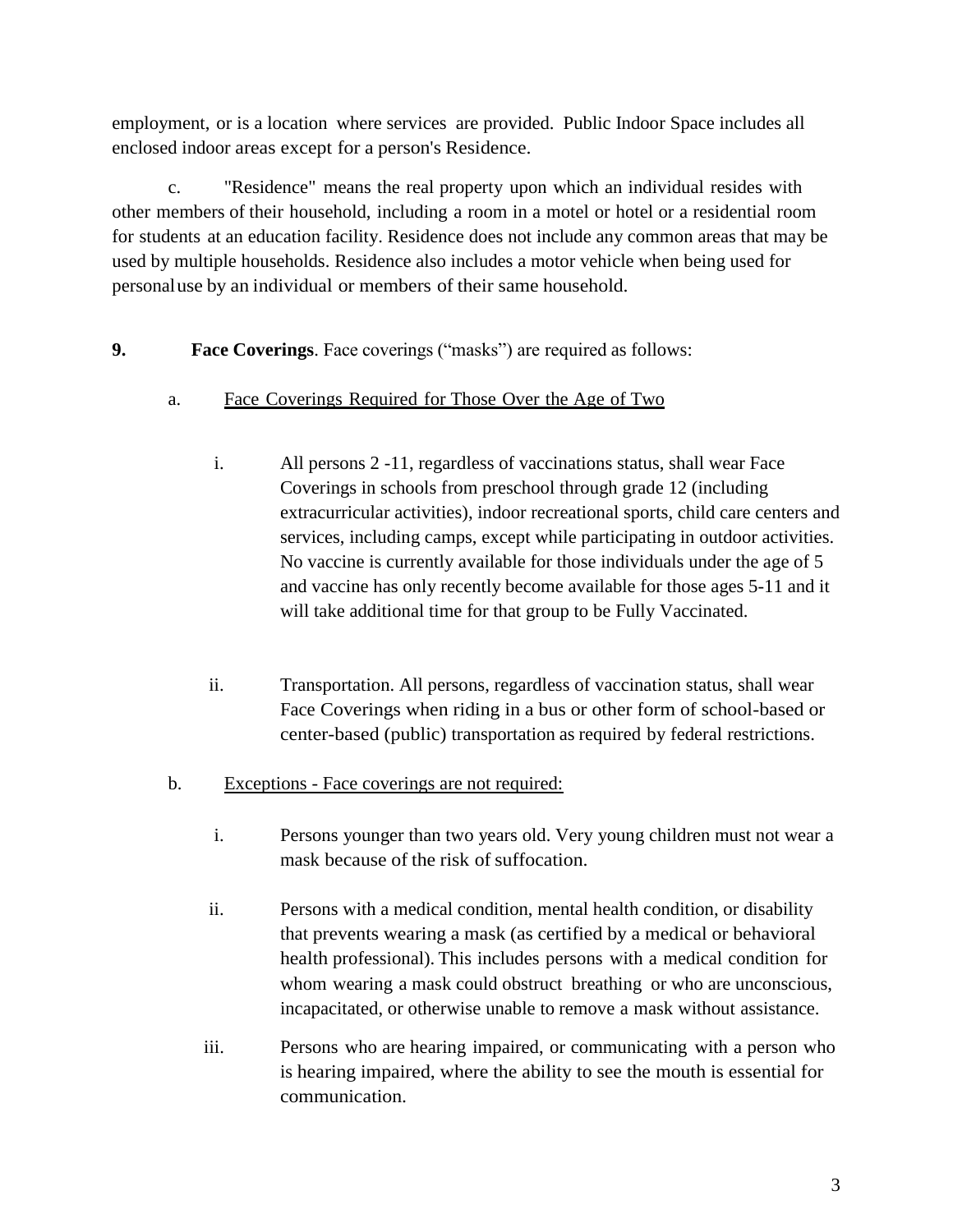- iv. Persons for whom wearing a mask would create a risk to the person related to their work, as determined by local, state, or federal regulators or workplace safety.
- v. Individuals who are seated at a food service establishment while actively eating or drinking.
- vi. Individuals who are asked to temporarily remove their Face Covering for identification purposes in furtherance of a particular service requiring legal identification.
- vii. Individuals who are actively engaged in a performing arts performance, leading religious services, or engaged in other similar activities, so long as the individual maintains at least twelve (12) feet distance from nonhousehold members while within an Indoor Public Space.
- viii. Individuals who are receiving a personal or medical service where the temporaryremoval of a Face Covering is necessary to perform the service.
- ix. Individuals who are in a swimming pool and actively engaged in a pool activity in which their Face Covering might become wet.
- x. When a student in a classroom setting for academic credit at a PK-12 school is actively playing an instrument that cannot otherwise be played while wearing a Face Covering.
- xi. An individual who is alone in an enclosed room.
- xii. Employers and operators of places of public accommodation, and those authorized on their behalf, shall have discretion to deny admittance or service and require the removal of any individual who fails to wear a medical or non-medical Face Covering. Such action shall be applied in a manner consistent with the American Disabilities Act (42 U.S.C. § 12101 *et seq* .), Title VII of the Civil Rights Act (42 U.S.C. § 2000e *et seq* .), the Colorado Anti-DiscriminationAct (C.R.S. § 24-34-401 *et seq* .), and any other relevant federal or state law.

**10. Additional Mitigation Measures:** Summit County has observed an uptick in positive COVID-19 cases since the introduction of the Delta and Omicron variants in Colorado. Reducing infections is a critical regional concern in order to reduce strain on hospital capacity which could trigger rationed care. Due to hospital capacity concerns, Summit County Public Health **strongly encourages** the following mitigation measures:

a. Indoor Events: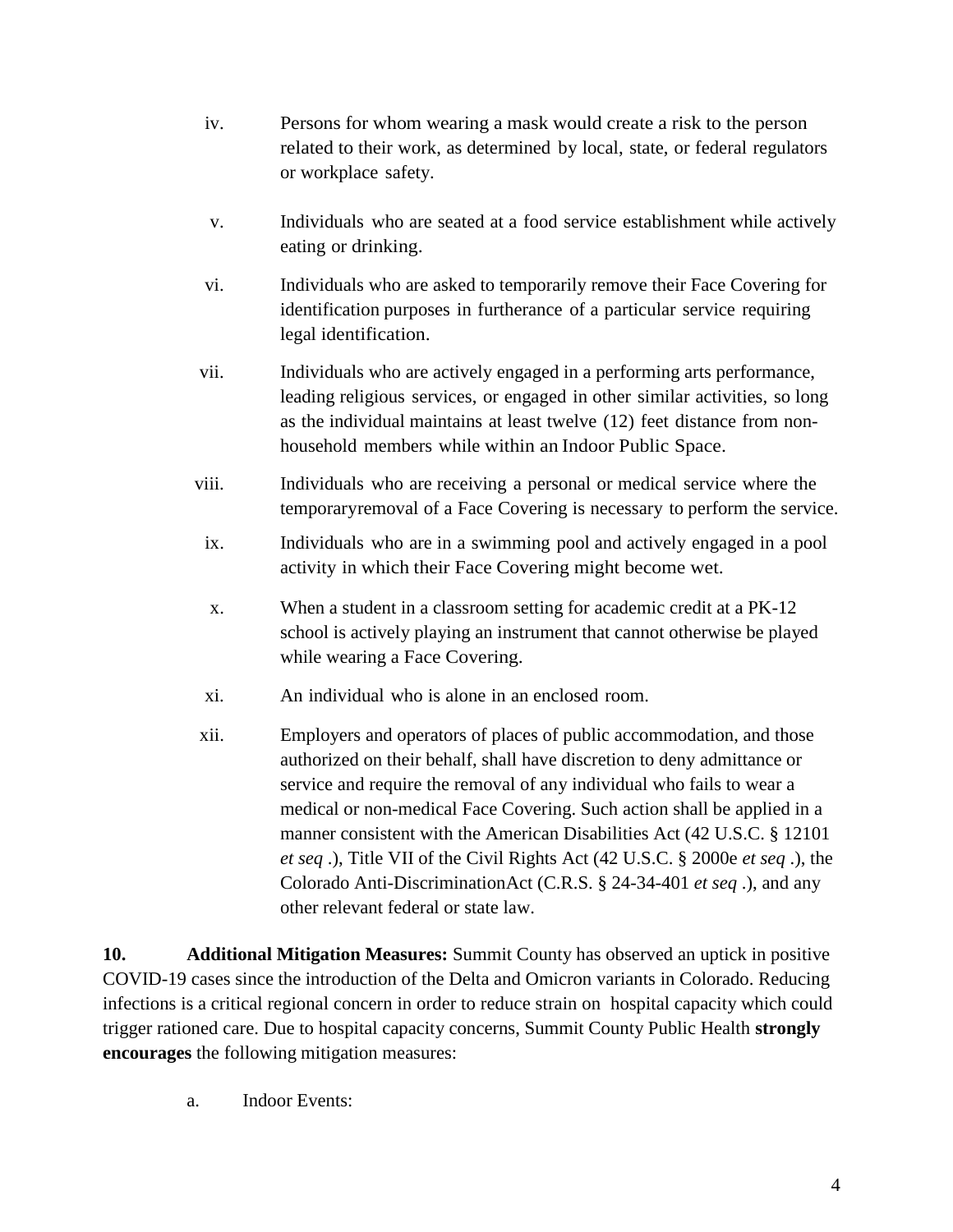- i. All seated and unseated, open to the public Indoor Events of 500 or more individuals are strongly encouraged to require all individuals 12 years ofage or older to be Fully Vaccinated to be admitted into the Indoor Event.This requirement is not applicable to houses of worship.
- ii. For purposes of this Order, Indoor Events means controlled access seatedor unseated indoor venues and activities where gatherings of individualsare likely to occur of 500 or more individuals in one area or rooms, suchas, but not limited to, concerts, receptions, bars, dance halls, and auctions.If no single area or room exceeds 500 people, this encouragement does not apply.

b. All restaurants and bars are strongly encouraged to require all individuals 12 yearsof age or older to be Fully Vaccinated to be admitted.

c. Settings that serve vulnerable or at-risk populations such as homeless shelters, jails, prisons, community corrections programs and facilities, and other congregate living settings are strongly encouraged to implement a vaccine mandate. For all other workers, it is strongly encouraged to require disclosure of vaccine status and serial testing for unvaccinated employees.

**11. Proof of Vaccination**. Any of the following may be used as proof of vaccination:

a. COVID-19 Vaccination Record Card (issued by the U.S. Department of Health and Human Services Centers for Disease Control & Prevention or World Health Organization Yellow Card) which includes name of person vaccinated, type of vaccine provided and dates of last doses administered);

b. photo of a COVID-19 Vaccination Record Card or immunization record obtained from the Colorado Immunization Information System (CIIS) as a separate document;

c. a photo of a COVID-19 Vaccination Record Card or immunization record obtained from CIIS, either directly or through the MyColorado application or another verified health application, stored on a phone or electronic device; or

d. documentation of COVID-19 vaccination from a health care provider.

The Federal Bureau of Investigation issued a [public service announcement](https://www.ic3.gov/Media/Y2021/PSA210330) confirming that fraudulent vaccination cards are illegal and punishable by law, including fines, imprisonment, or both.

**12. Additional Information, Recommendations and Requirements for all Persons.**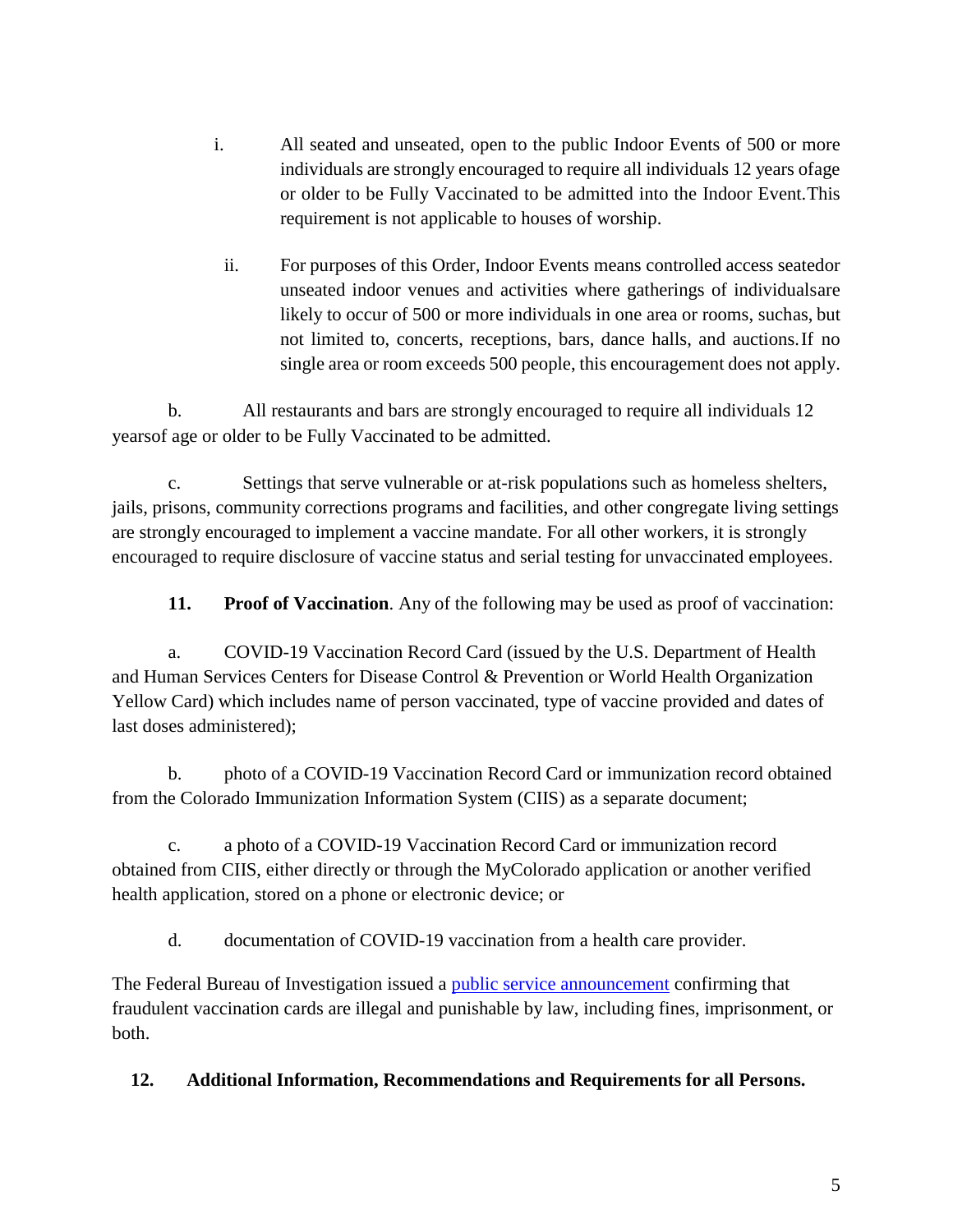a. **Importance of Public Actions:** These actions are some of the most readily available and effective tools to help slow the spread of the virus in our community – and, importantly, to reduce the number of potential deaths caused by COVID-19. By slowing the spread, we protect our family, friends, and neighbors. In particular, this includes all adults over age 65 and anyone with an underlying health condition.

These actions will limit the cascading impacts on critical services due to high absenteeism if large numbers of workers become ill. This Order and the actions required or recommended herein will help hospitals, first responders, and other health care services continue to provide services for those who need them (along with utilities, human services, and businesses) in the coming months. Collective action can save lives and is in support of the most vulnerable in our community. The more united we can be in preventing the spread, the greater the benefit for the whole community.

- b. Importance of Business Actions:
	- i. The actions listed in this Order and in the Stateof Colorado Public Health Order, are some of the most readily available and effective tools to help slow the spread of the virus in our community – and, importantly, to reduce the number ofhospitalizations and deaths caused by COVID-19. By slowing the spread, businesses protect their workers and customers and our local economy.
	- ii. Businesses shall not require, incentivize, encourage or coerce employees, contractors or subcontractors into risking their health by violating this Order, including by working while sick,working without a face covering, or working without proper protective equipment or protocols.
	- iii. Businesses are strongly encouraged to be supportive of employees who are ordered to self-isolateor quarantine, including by paying them to stay home. Summit County Public Health may publish information about any outbreak at a business so that the public is aware of the extent andnature of disease spread in the community.

**13. Penalties**. Failure to comply with this Order is subject to the penalties contained in Section 25-1-516 and 18-1.3-501, Colorado Revised Statutes, including a fine of up to five thousand (\$5,000) dollars and imprisonment in the county jail for up to eighteen (18) months.

**By: \_\_ \_\_\_\_**

**Amy Wineland,** RN, MSN, ND, CPNP **Summit County Public Health Director**